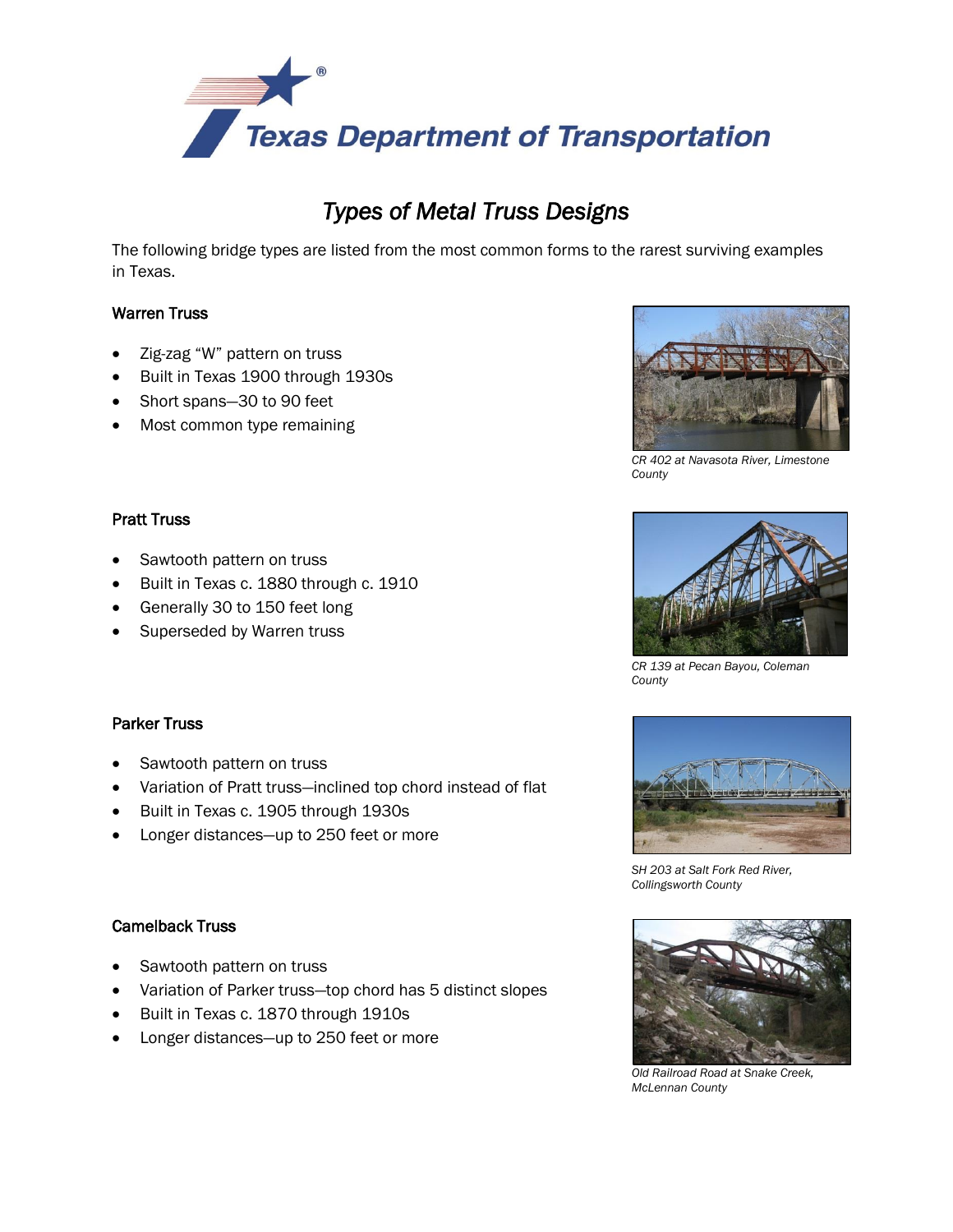## Bowstring Truss

- Crisscross pattern on truss
- Rounded top chord
- Built in Texas c. 1870 through 1880s
- Only one extant bowstring truss remaining in Texas

#### Lenticular Truss

- Crisscross pattern on truss
- Curved top and bottom chords
- Built in Texas c. 1870 through 1920s
- Spanned short distances

#### Pennsylvania Truss

- "Y" and "X" pattern on truss
- Variant of Parker truss
- Built in Texas 1875 through 1920s
- Spanned long distances

#### Whipple Truss

- Diagonals slant to middle of truss
- Variant of Pratt truss
- Built in Texas 1860 through 1890
- Spanned long distances—up to 300 feet



*CR 179 at Big Elm Creek, Falls County* 



*Augusta Street at San Antonio River, Bexar County* 



 *Washington Avenue at Brazos River, McLennan County* 



*CR 3112 at North Bosque River, Bosque County*